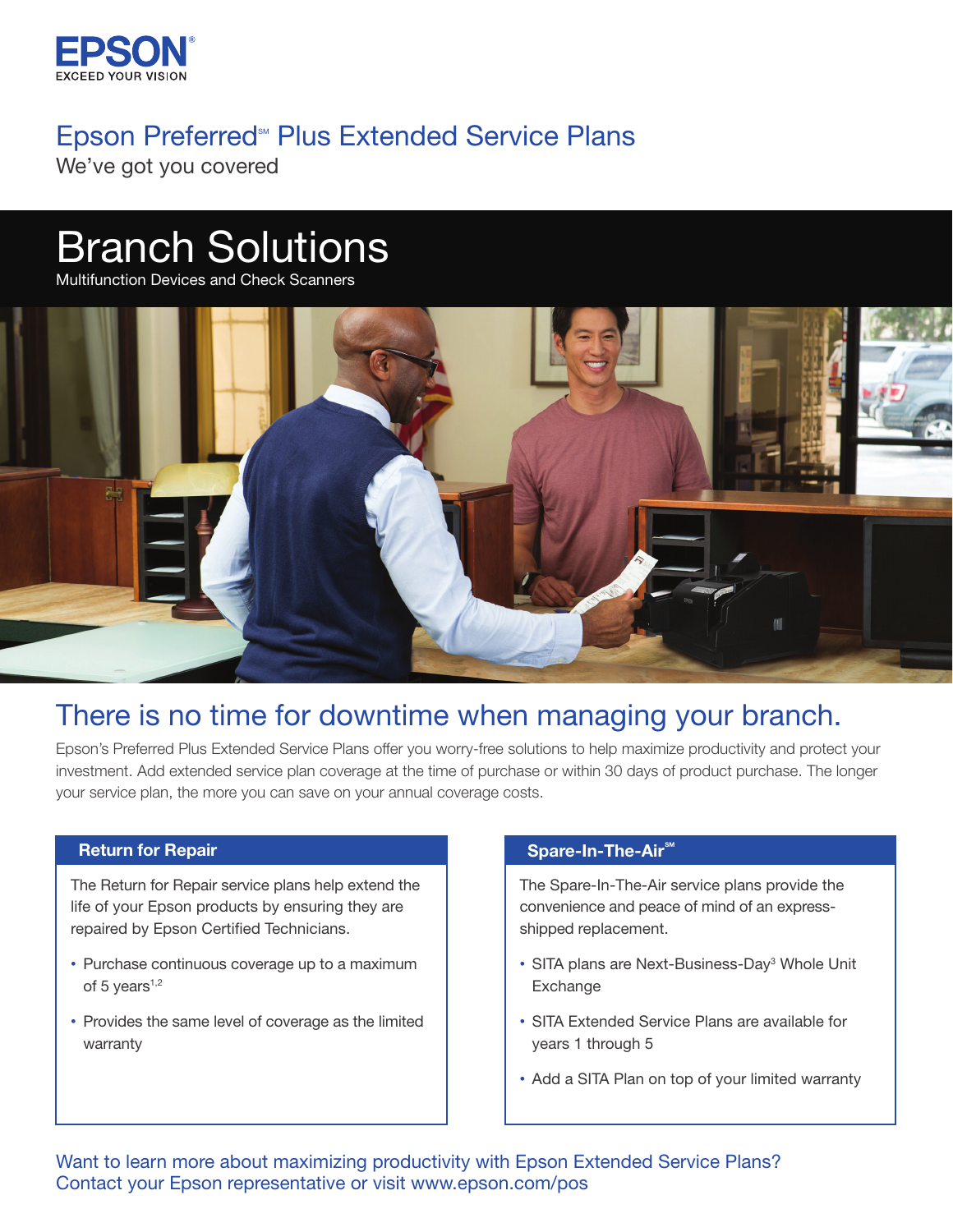

## Return for Repair Extended Service Plans

- This Extended Service Plan offers the same level of protection as the limited warranty and covers you for up to a maximum of 5 years
- Return for Repair Extended Service Plans are available for years 2 through 5
- Add this Return for Repair plan to extend your coverage

| <b>Service Plan</b> | <b>Service Plan Description</b>                                                                                                                               | <b>MSRP</b> |
|---------------------|---------------------------------------------------------------------------------------------------------------------------------------------------------------|-------------|
| <b>EPPSDEXTA1</b>   | 1 Year Return for Repair <sup>1</sup> - Category A - TM-T, TM-L, TM-m, TM-S1000 and DM Series                                                                 | \$21.00     |
| EPPSDEXTA2          | 2 Year Return for Repair <sup>1</sup> - Category A                                                                                                            | \$37.00     |
| EPPSDEXTA3          | 3 Year Return for Repair <sup>1</sup> - Category A                                                                                                            | \$52.00     |
| EPPSDEXTA4          | 4 Year Return for Repair <sup>1</sup> - Category A                                                                                                            | \$65.00     |
| EPPSDEXTA1S         | 1 Year Renewal Return for Repair <sup>2</sup> - Category A                                                                                                    | \$25.00     |
| EPPSDEXTB1          | 1 Year Return for Repair <sup>1</sup> - Category B - TM-H, TM-U, P60, P80, PLQ and OmniLink TM-T88VI-<br>DT2 and TM-T70II-DT2 / TM-H6000IV-DT / TM-L-i Series | \$35.00     |
| EPPSDEXTB2          | 2 Year Return for Repair <sup>1</sup> - Category B                                                                                                            | \$63.00     |
| EPPSDEXTB3          | 3 Year Return for Repair <sup>1</sup> - Category B                                                                                                            | \$90.00     |
| EPPSDEXTB4          | 4 Year Return for Repair <sup>1</sup> - Category B                                                                                                            | \$114.00    |
| EPPSDEXTB1S         | 1 Year Renewal Return for Repair <sup>2</sup> - Category B                                                                                                    | \$40.00     |
| ECTMB-I             | 1 Year Return for Repair <sup>1</sup> for TM-S2000 / S9000 Series                                                                                             | \$95.00     |
| ECTMB-II            | 2 Year Return for Repair <sup>1</sup> for TM-S2000 / S9000 Series                                                                                             | \$135.00    |
| <b>ECTMB-III</b>    | 3 Year Return for Repair <sup>1</sup> for TM-S2000 / S9000 Series                                                                                             | \$230.00    |

<sup>1</sup> Product comes with a limited warranty with the option to purchase Extended Service Plans up to a maximum of five years of continuous coverage. Limited warranty length varies by model. Must be purchased within 30 days of product purchase. | 2 Can be purchased at any time before existing Epson limited warranty, Extended Service Plan, or SITA Upgrade expires. | 3 Spare-in-the-Air orders must be placed and processed by 1 pm Pacific Time for Next-Business-Day delivery, Monday through Friday, excluding holidays. Geographic limitations apply. Expedited shipping not available in all areas. See limited warranty or service plan for details.